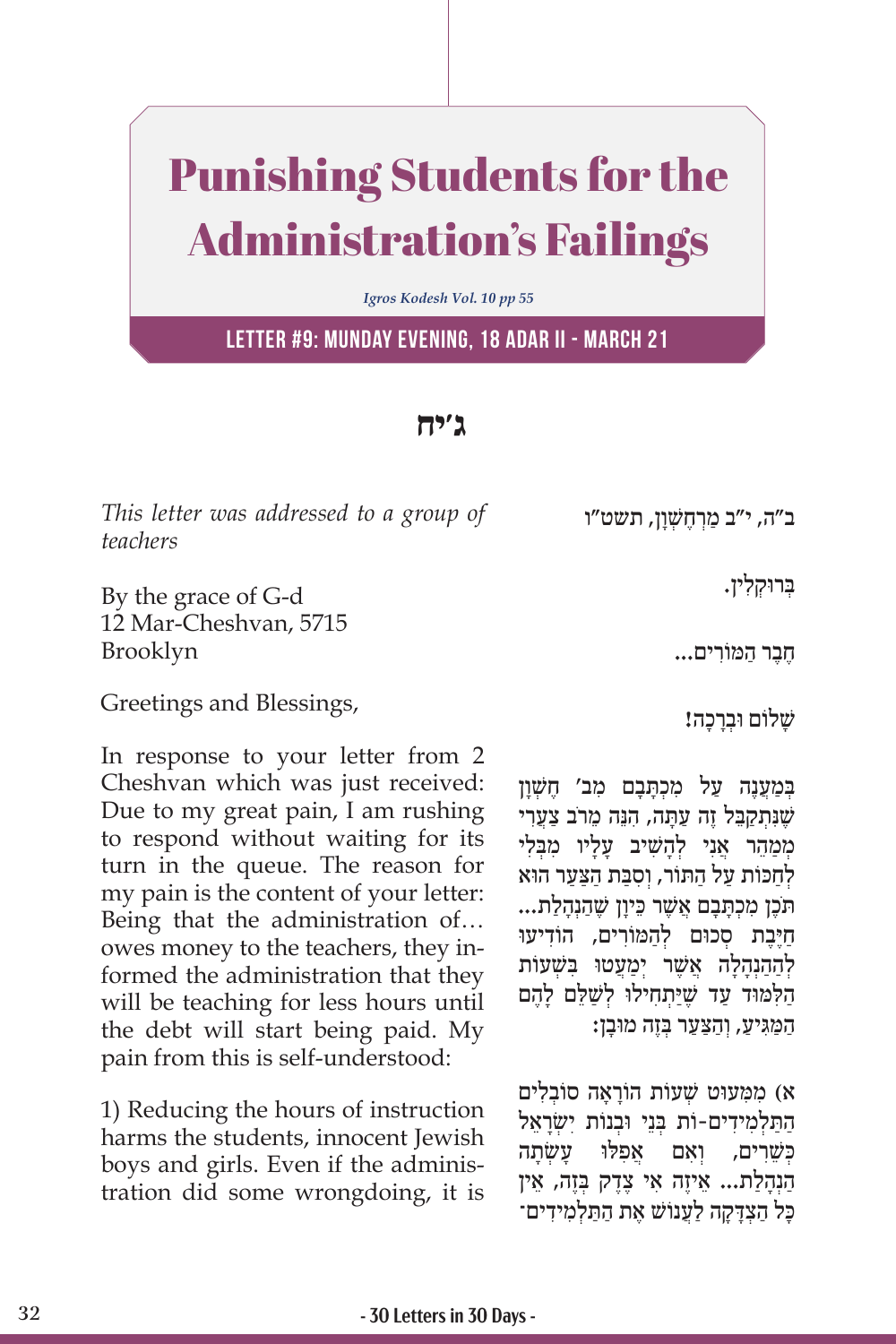unjustifiable to punish the students, especially with such a punishment that is not always possible to rehabilitate, for time is lost, never to return. Especially with the hours of education of boys and girls, every hour of their education affects many more hours of their adult life.

2) I am certain that even from [the teacher's] perspective the administration did not do any willful wrongdoing, and it is clear that if there was money in the account, or if it was easy to raise the money, the administration would be delighted to clear the debts. Even if taking revenge measure for measure was justified, one cannot willingly punish for something that was committed accidently or unpreventably…

4) Most importantly, the student's worldview is ruined when they observe that due to a physical claim against a certain rabbi or activist, an injustice is done to tens of students. Being that this is the conduct of those who teach and educate them in Jewish matters and character development, it will follow that those educated in these ways will conduct themselves in such a manner, where Tuvya sinned and Zigud is whipped. Also well known is the concept that although Shaul only sinned once and Dovid sinned twice, Shaul was punished because he sinned in the area that was his purpose and task, roy-

ּוֹת, וּבְפְרַט עֹנֵשׁ כַּזֶה, שֵׁלֹּא תַּמִיד אפשר לתקנו, כי הזמן הוא אבדה שֵׁאֵינַהּ חוֹזֶרֶת בְּכְלַל, וּבְפְרַט שָׁעוֹת הַחִנּוּךְ שֶׁל יְלָדִים וִילָדוֹת שֶׁכָּל שָׁעָה כְּמֶשֶׁךְ זְמַן הַחִנּוּךְ שְׁקוּלָה הִיא כְּנֶגֶד ֧֧֖֖֖֖֖֖֖֧֚֚֚֚֚֚֚֚֝֝֬<u>֓</u> ְָמֶשֶׁךְ זְמַן כַּמֶּה פְּעָמִים כָּכָה בִּזְמַן ַבְּגִרוּת הָאָדָם כְּמוּבָן.

ָב) מִבְטַחָנִי שֵׁגַּם בְּעֵינֵיהֶם בַּרוּר שָׁלֹא עַשְׂתַה הַנְהַלַת... אֵיזֶה דַבַר בְּזַדוֹן, וּפִשִׁיטַא שֵׁאָם הַיוּ מַעוֹת ַבַּקִפָּה אוֹ אִם הָיַה אֵפְשָׁר בְּקַל לְהַשִּׂיג מַעוֹת, הֲרֵי גַם חַבְרֵי הַנְהָלָה שְׂבֵעֵי רָצוֹן הָיוּ לְסַלֵּק הַחוֹבוֹת וְאִם יֵשׁ מָקוֹם לֵאמֹר לְשַׁלֵּם מִדָּה כְּנֶגֶד מִדָּה אֵין מַקוֹם לוֹמֵר לַעֲנוֹשׁ בִּמִזיד ַעֲל מַה שֶׁעֲשָׂה פְּלוֹנִי בֵּן פְּלוֹנִי ְּב ֵשׁ וֹ ג ְּ ג אוֹ ב ֶאֹנס...

ּד) הָעוֹלֶה עַל כְּלָנָה הוּא הַהֵרוּס בְּהַשְׁקַפָּת עוֹלָמַם שֶׁל הַמְחָנָכִים שֶׁלָּהֶם בִּרְאוֹתָם שֶׁבִּשְׁבִיל תְּבִיעָה ַגַשְׁמִית לְרַ׳ פְּלוֹנִי אוֹ לְעַסְקַן צִבּוּרִי פְּלוֹנִי עוֹשִׂים עֲוֵל לַעֲשִׂירִיּוֹת ַתַּלְמִידִים וְתַלְמִידוֹת, וְכֵיוַן שֵׁזֶּהוּ הַנְהָגַת הַמּוֹרֶה שֶׁלָּהֶם וְהַמְחַנְּכָם ַבְּעָנִינים שֵׁל יהדוּת וּמדּוֹת טוֹבוֹת ַהֲרֵי אֵינוֹ מוּבַן מִפְּנֵי מַה לֹא יְנִהֲגוּ הַמְחֻנָּכִים בִּדְרָכִים כָּאֵלוּ שֶׁטּוֹבִיָּא ַחֲטַא וְזִיגוּד מִינְגֵּד, <u>וְהָרֵ</u>י יַדוּעַ ָבְּהְעַנִין דְּשָׁאוּל בְּאָחד וְעַלְתָה לוֹ וְדַוְד בִּשְׁתַּיִם וְלֹא עַלְתָה לוֹ כִּי ְחֵטְאוֹ שֵׁל שַׁאוּל היה בַּהעִנִין שֵׁהוּא ָהָיָה תַפְקִידוֹ וּמַשְׁרַתוֹ הַיְנוּ בְּעָנְיְנֵי ַמַלְכוּת מַה שֵׁאֵין כֵּן חֲטַאַיו שֵׁל